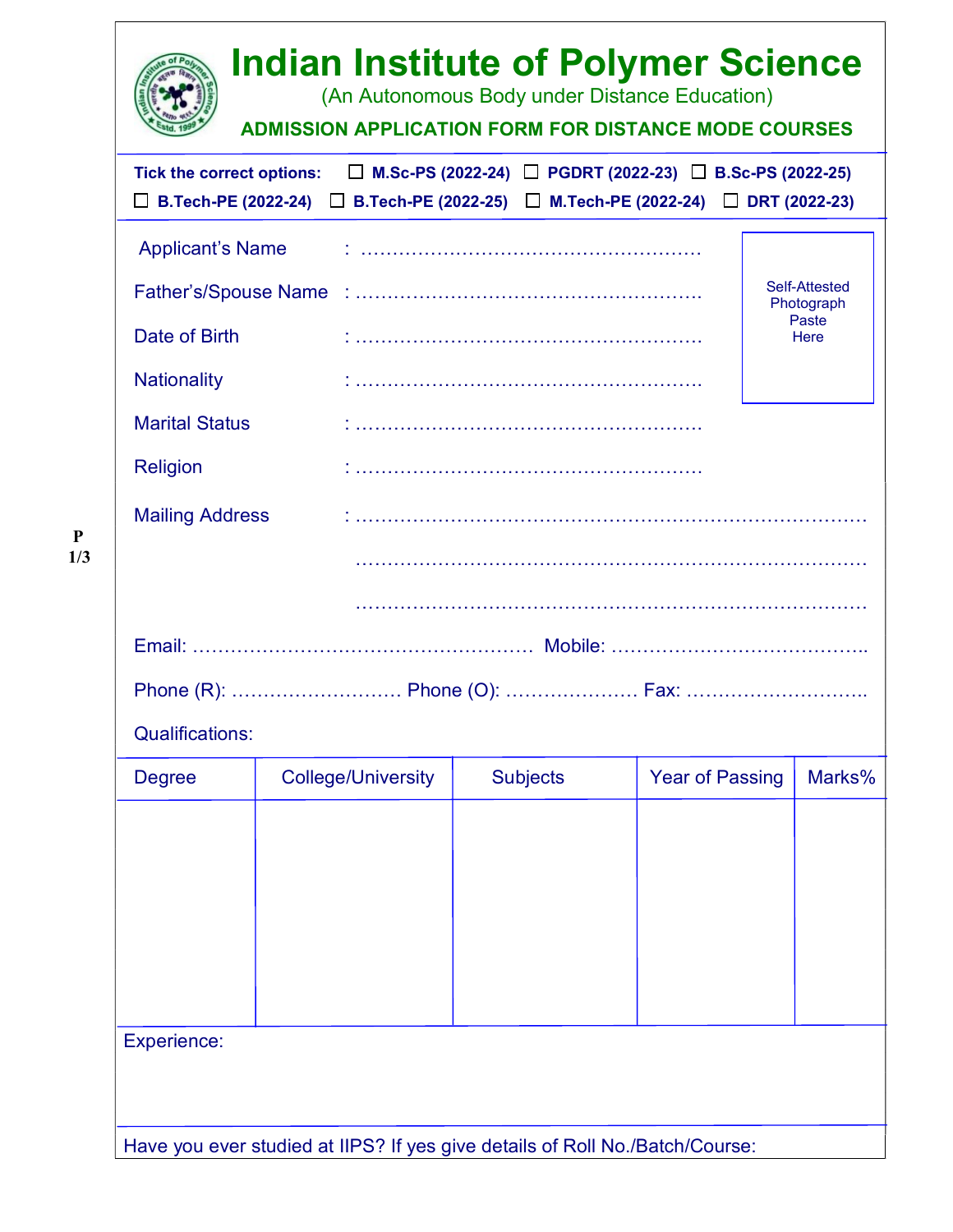|                               |                                 | Amount:  Receipt/DD No.:  Name of Bank:                                   |
|-------------------------------|---------------------------------|---------------------------------------------------------------------------|
| Installment details (if any)  |                                 |                                                                           |
|                               |                                 |                                                                           |
|                               |                                 |                                                                           |
|                               |                                 |                                                                           |
| FOR OFFICE USE ONLY:          |                                 |                                                                           |
| <b>ROLL NO.:</b>              |                                 |                                                                           |
| <b>IDENTITY CARD SENT ON:</b> |                                 |                                                                           |
|                               | <b>STUDY MATERIALS SENT ON:</b> |                                                                           |
|                               |                                 |                                                                           |
|                               |                                 |                                                                           |
|                               |                                 |                                                                           |
|                               |                                 |                                                                           |
|                               |                                 |                                                                           |
|                               |                                 |                                                                           |
|                               |                                 |                                                                           |
|                               |                                 |                                                                           |
|                               |                                 |                                                                           |
|                               |                                 |                                                                           |
|                               |                                 |                                                                           |
|                               |                                 | Why you have chosen IIPS and its professional programmes for your career? |
|                               |                                 |                                                                           |
|                               |                                 |                                                                           |
|                               |                                 |                                                                           |
|                               |                                 |                                                                           |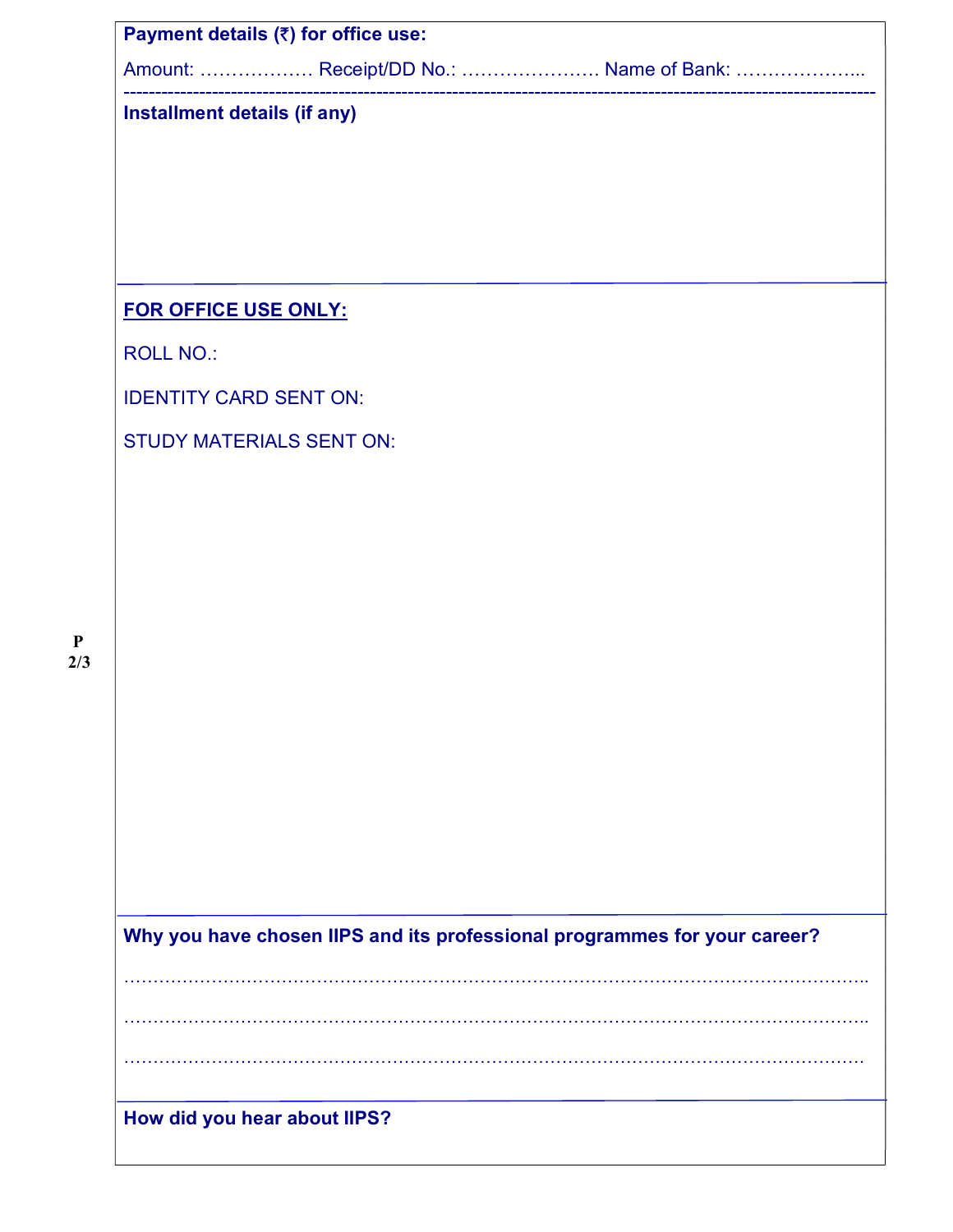Discount Reference (if any):-

EXAMINATION DETAILS AND MARKS OBTAINED (Office Use Only)

# Disclaimer AND Declaration:-

Indian Institute of Polymer Science (IIPS) is a non-government institution. IIPS is not affiliated with any government agencies. IIPS's courses/programmes are beneficial for working people only. IIPS doesn't recommend courses to the fresher. IIPS will not be responsible for any loss, if any, occurs in future; if any fresher gets enrolled for IIPS's courses. IIPS dispatches all documents to the enrolled person through branded mode of transportation. IIPS also informs to all enrolled person about the dispatched consignment through SMS/Email. IIPS will not be responsible for any loss, if enrolled person doesn't confirm the receipt within 3 days of delivery. Though IIPS's Study materials are authored and edited by the faculty members and has made all effort to ensure that the contents do not contain any mistakes, omissions, inaccuracies, typographical and other errors but IIPS assumes no responsibility if any such error is there in the contents of the study materials. Also, IIPS reserves the right to change, modify, cancel the data/venue/curriculum etc. of the course without assigning any reason.

I hereby declare that above said all information is true and correct and I have read the disclaimer, IIPS's Terms and Conditions (that after enrolment in any courses, the course fee will not be returned back in case of any reason/cancellation of admission) and I accept it. I confirm my admission request.

Date:

Place: Applicant's Signature Place: